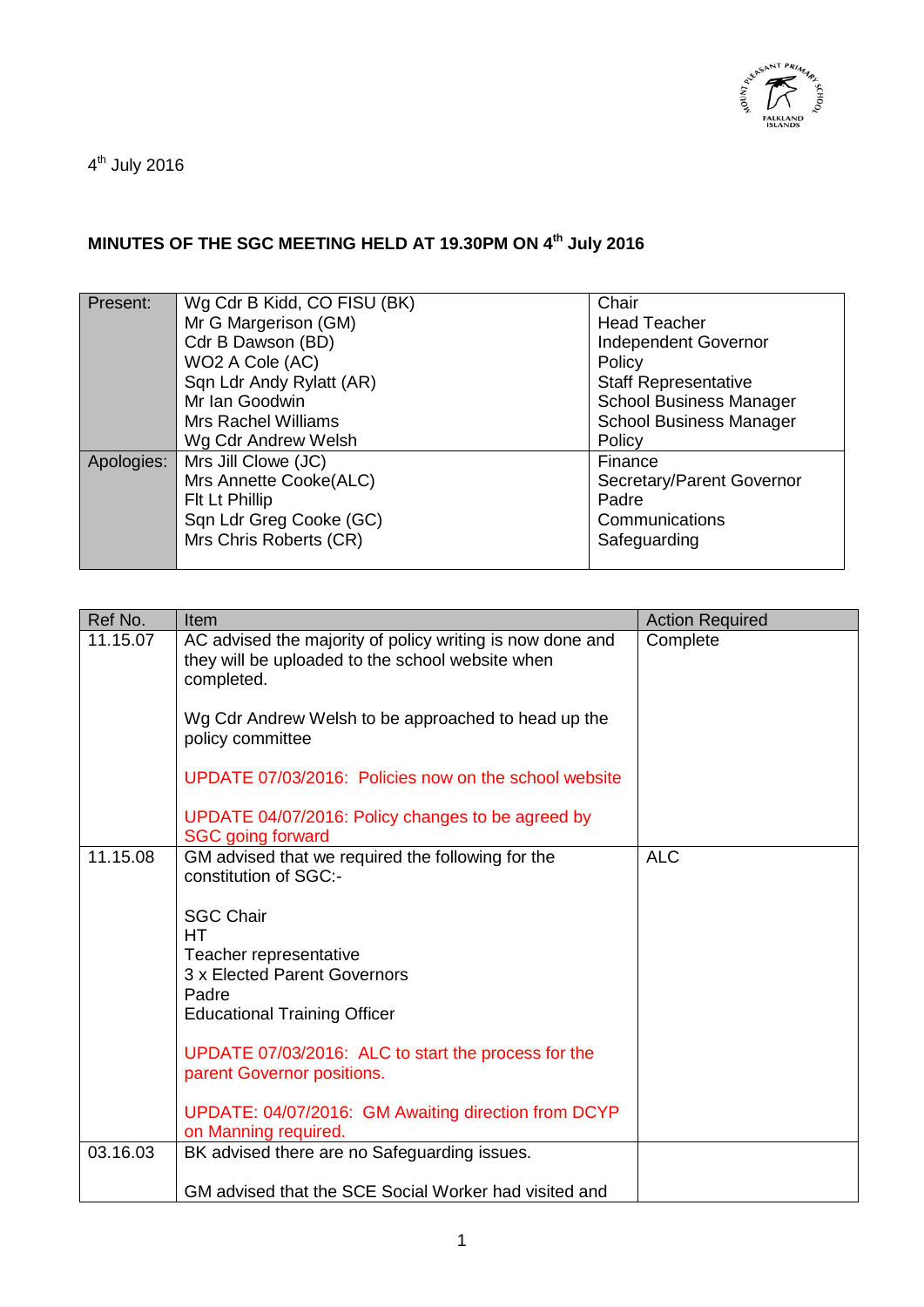

|          |                                                                                                                                                                                       | <b>ISLANDS</b> |
|----------|---------------------------------------------------------------------------------------------------------------------------------------------------------------------------------------|----------------|
|          | reported back that there was no Social Worker on BFSAI<br>and this needed to be addressed                                                                                             |                |
|          | BK advised that whilst there was still no Social Worker on<br>BFSAI a contract with SAAFA was hopefully to be signed<br>this week and then the job would be advertised.               | <b>BK</b>      |
|          | GM advised that all staff are up to date with Level 1 and 2<br>safeguarding.                                                                                                          |                |
|          | Training will be supplied by SAAFA in the future provided it<br>meets the requirements established by DCYP.                                                                           |                |
|          | UPDATE 04/07/2016: SAAFA now have a presence on<br>MPA with 2 temporary Social workers covering until<br>September when full time cover is arriving.                                  |                |
| 03.16.05 | GM advised that Claire James was now in post in the<br>EYU. Her contract is due to expire on 31.8.16 but GM<br>working with SCE to extend this to 31.10.16.                           | Ongoing GM     |
|          | A Nursery Manager position is to be advertised.                                                                                                                                       |                |
|          | Also an FS teacher position is to be advertised.                                                                                                                                      |                |
|          | UPDATE: FS teacher has now been employed to start in<br>September.                                                                                                                    |                |
| 03.16.08 | GM advised he retained the longer Christmas break to<br>enable people ease of travel.                                                                                                 |                |
|          | GM advised that he will authorise 2 days of travel (air<br>bridge days only)                                                                                                          |                |
| 03.16.09 | BK advised that at the moment the new school build would<br>not being going ahead due to no funding at this moment in<br>time.<br>UPDATE 04/07/2016: New Build is now going ahead due | Ongoing        |
|          | to break ground in Sept 16 with a move in date of Jan 18                                                                                                                              |                |
|          | GM to meet with GC to discuss Communication.<br>UPDATE 04/07/2016: GC to handover ongoing work to<br>Jaime Nicolas who will be his replacement.                                       |                |
|          | JC asked that an election for new parent Governors should<br>be held.<br>UPDATE 04/07/2016: Elections if needed will be held in                                                       |                |
|          | the new school year.                                                                                                                                                                  |                |
| 07.16.01 | GM talked the SGC through his Head Teachers Report.<br>Please refer to your copy.                                                                                                     | All info       |
| 07.16.02 | Finance Report presented to SGC. Please refer to your<br>copy.                                                                                                                        | IG             |
| 07.16.03 | GM reported that new furniture had been ordered for the                                                                                                                               | <b>GM</b>      |
|          | school and would be moved to the new school. Before the<br>old furniture is removed the SGC will be consulted on                                                                      |                |
| 07.16.04 | reusing this in other areas of MPC.<br>GM informed the SGC of a local pupil and teacher from                                                                                          | Closed         |
|          |                                                                                                                                                                                       |                |